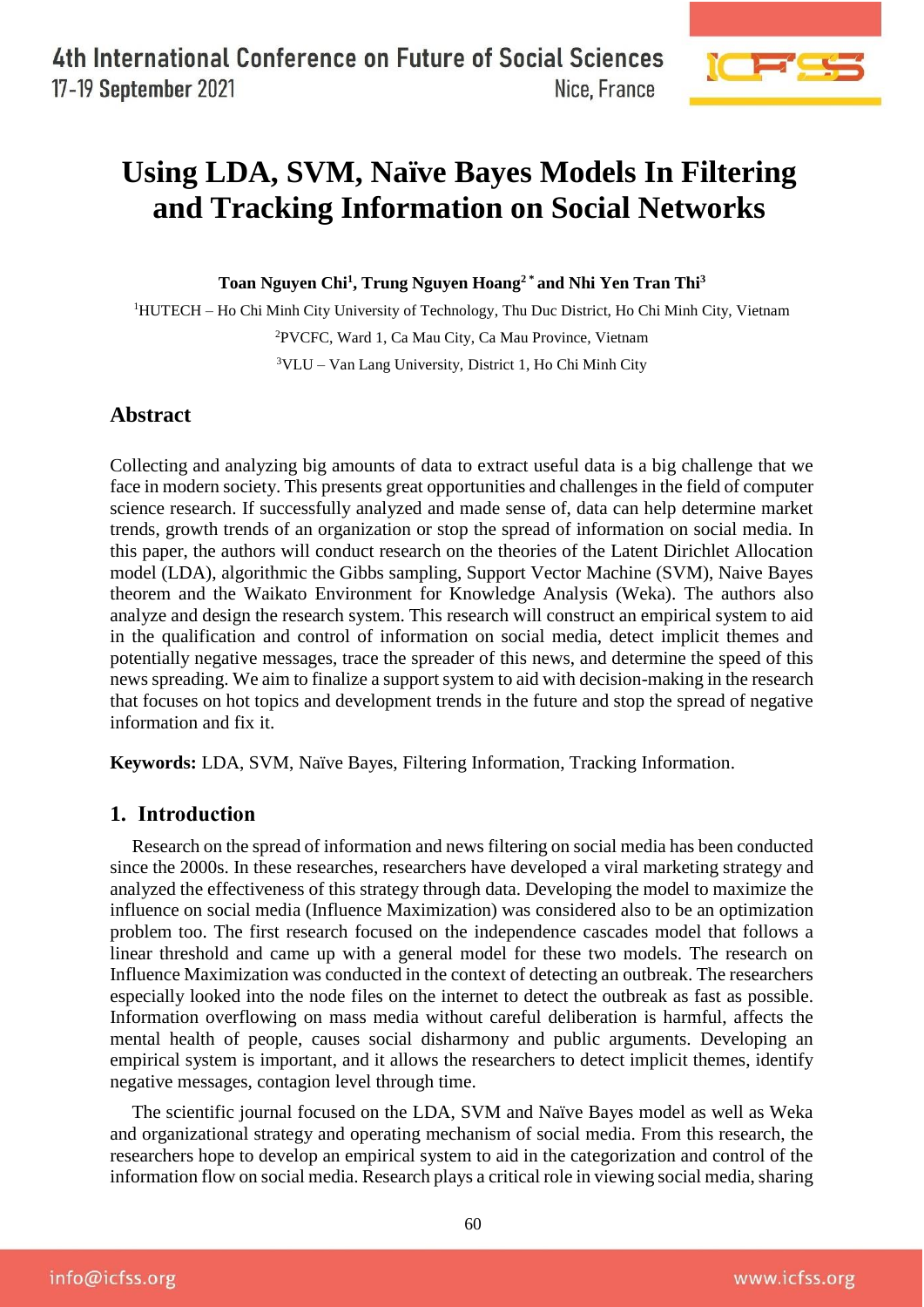

information in a more new way, especially in the context of the growing importance and influence of social media.

# **2. Theories**

## **2.1 Theories**

## **2.1.1 LDA model**

The model [1] suggests finding an implicit theme for a dataset. This model is based on the idea that every dataset is a combination of different themes, and every theme is a combination of different words, every dataset is related to different themes with different probabilities and LDA essentially is a Bayesian model with 3 levels (dataset, text, and words). In that model, every part of the level performs as a finite mixed model on the grounds of the set of themes probability.



Below are the steps to create a document from a list of themes. Every theme is a collection of specific words.

- 1) Determine the amount of N words in the document
- 2) Choose the amount of topics for the document based on polynomial distribution.
- 3) Generate the words for this document by:
- Pick the theme based on the polynomial distribution as determined above.

Use the theme to generate words according to the probability of each theme as determined above.

## **Algorithm to find Gibbs sampling for LDA model**

To find the theme from the text, we use posterior reasoning. These attributes are calculated through the 2.1 expression:

$$
p(\theta, \emptyset, z | w, \alpha, \beta) = \frac{p(\theta, \emptyset, z, w | \alpha, \beta)}{p(w | \alpha, \beta)}
$$
(2.1)

But in reality, we can not compute with exact certainty  $p(w|\alpha, \beta)$  therefore we will use algorithm to gather the Gibbs sample [3]

info@icfss.org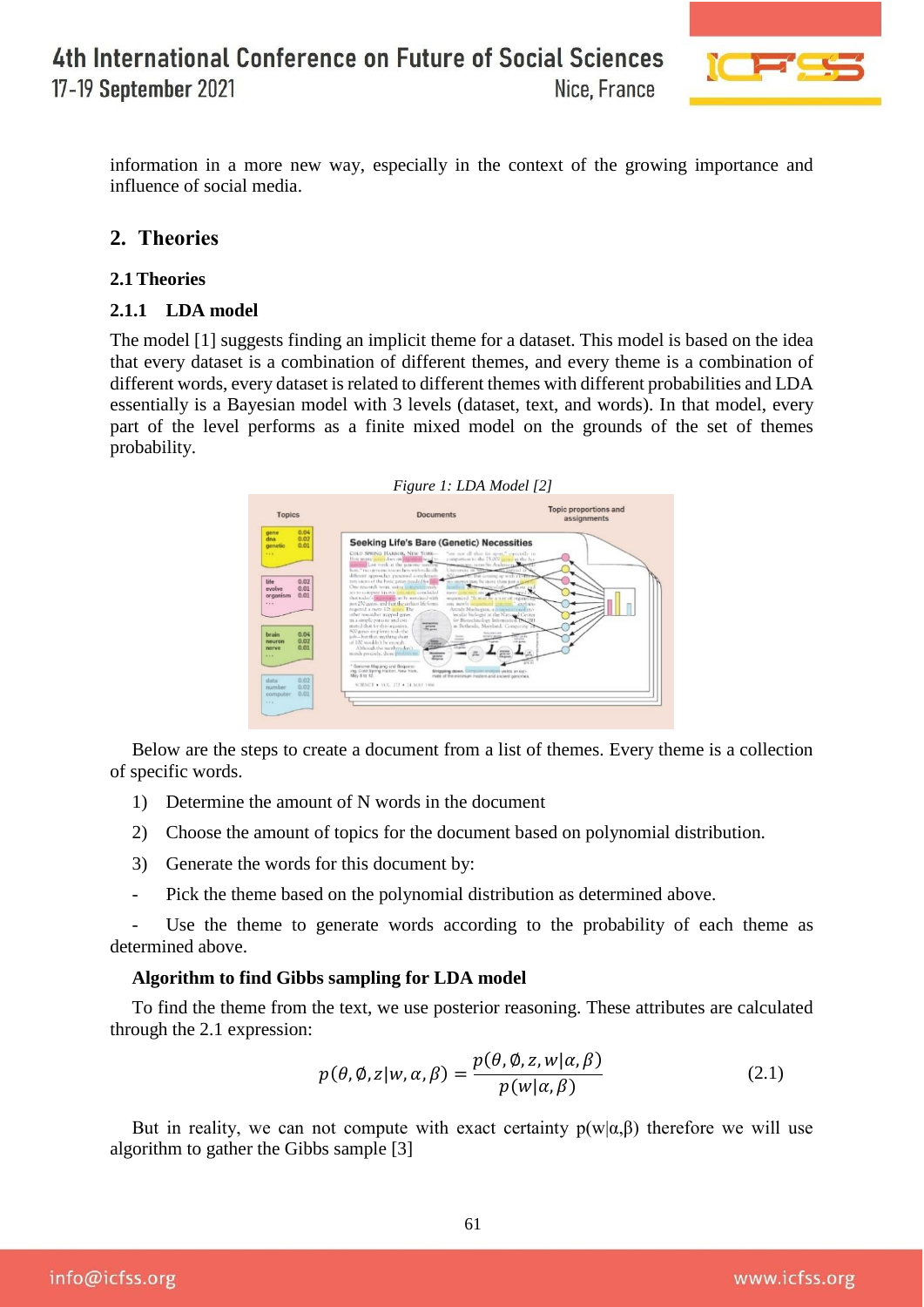

Using an algorithm to find Gibbs sampling is one of the many algorithms of the Markov Chain Monte Carlo. This algorithm creates the Markov chain with steady posterior distribution. This means that with repetition, the sample from that distribution should be alike with the sample from the desired posterior statistical probability.

Getting the Gibbs sampling will depend on the sampling process of conditional distribution of the variables during this posterity statistical probability process.

#### **The Algorithm is executed as below:**

Determine the parameters for the algorithm:

- D is the text folder
- d is a text document in that folder
- k is the number of topics
- w is a word
- $-$  n<sub>d,k</sub> is the number of words that gets attached to k amount of topics in the d document
- $n_{k,w}$  is the number of times the w word is attached to the k topic
- $n_k$  is the total of times every single word is attached to k topic

Algorithm is created with variables that are counted randomly and are run in a loop with desired repetitions (usually from 1000-2000). In every loop, topics will be sampled one by one for words in each text document. At the end of the loop, an implicit distribution will be computed according to the counting variables.

#### **2.1.2 SVM Algorithm**

Support Vector Machines (SVM) is a categorization technique that originated from statistical study and the computer science field, and it is for a set of methodologies that are observed and related to each other in terms of categorization and regression analysis. The idea for this SVM algorithm is based on previous learnings in the vector space, every document will be a point. The idea of this technique is to map the dataset that needs categorization into a vector space in which the optimized hyperplane f will be found to categorize the data from 2 different layers.



In Figure 2 (left), the bold red line is called the best hyperplane line. The points that are surrounded by rectangles are the points that are nearest to the hyperplane; they are called supporting vectors. The dashed lines are called borders. The purpose of this algorithm is to find

the vector space F and the hyperplane f so that the margin of error is at the lowest.

62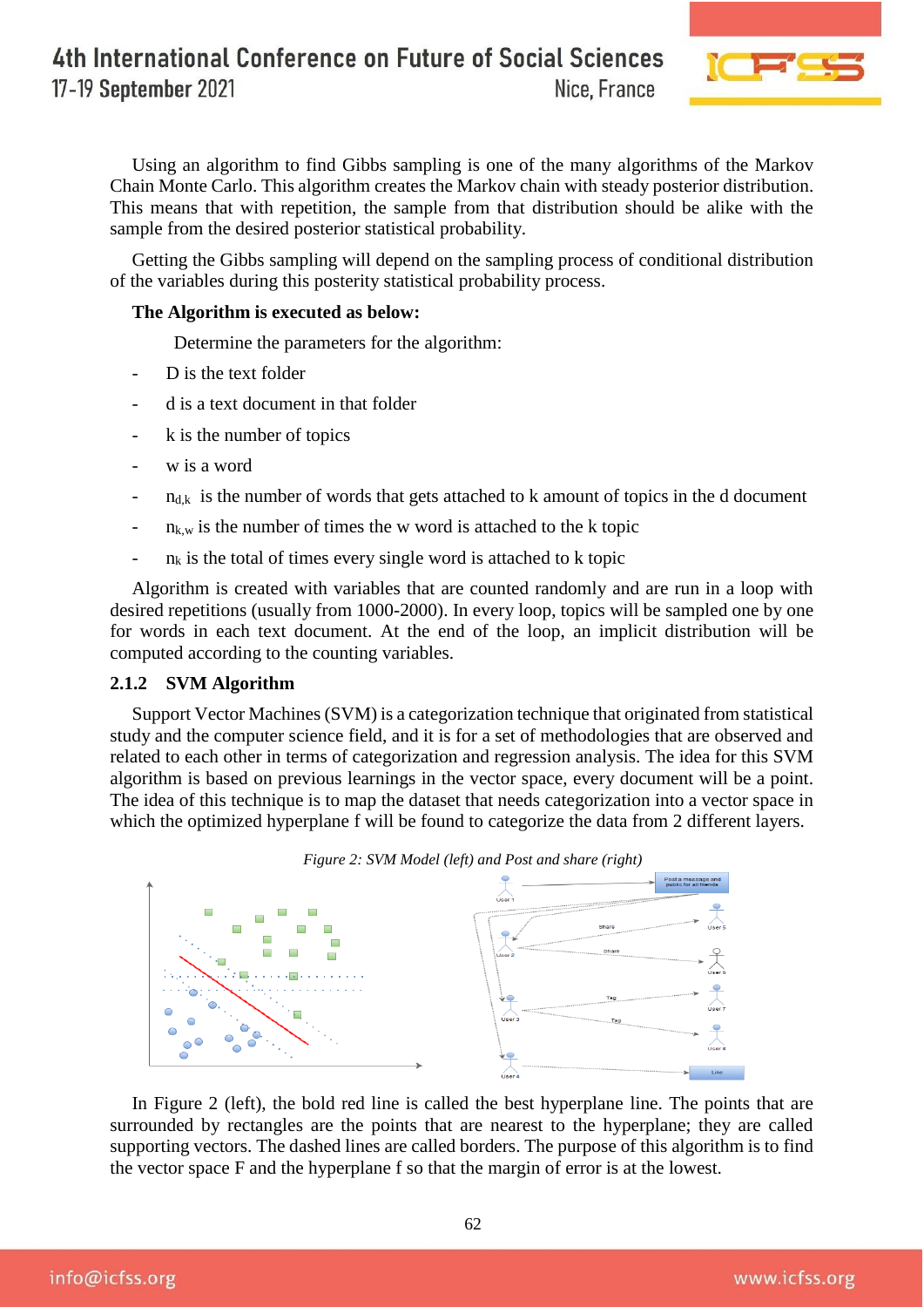

Given the sample space  $\mathbf{D} = \{(\mathbf{x}_1, \mathbf{y}_1), (\mathbf{x}_2, \mathbf{y}_2), \dots, (\mathbf{x}_i, \mathbf{y}_i)\}\$  with  $\mathbf{x}_i \in \mathbb{R}^n$ With  $y_i \in \{-1,1\}$  is the class label of  $x_i$ . (-1 is the label of "-", 1 is for "+"). We have a hyperplane equation that has the x vector in the space vector:

$$
f(\overrightarrow{x_i}) = Sign(\overrightarrow{x_i}.\overrightarrow{w} + b = 0) = \begin{cases} +1, \overrightarrow{x_i}.\overrightarrow{w} + b > 0 \\ -1, \overrightarrow{x_i}.\overrightarrow{w} + b < 0 \end{cases}, with \overrightarrow{x_i}.\overrightarrow{w} + b = 0
$$

 $f(\overline{x_i})$  is expressed the categorization of  $\overline{x_i}$  either as label + or –

*We conclude:*  $\mathbf{y_i} = +1$  if  $\overline{x_i}$  belongs to the class + and  $\mathbf{y_i} = -1$  if  $\overline{x_i}$  belongs to the class -.

## **2.1.3 Naïve Bayes Algorithm**

The Naïve Bayes [4] algorithm is based on the Bayes theorem:

$$
P(Y | X) = \frac{P(XY)}{P(X)} = \frac{P(X|Y)P(Y)}{P(X)}
$$
(2.2)

Y is the hypothesis. Y is reached when we have evidence X.

P(X): probability of X happening.

P(Y): probability of Y happening.

P(X|Y): probability of X happening if Y happened first.

P(Y|X): posteriorly probability of Y happening if X is identified.

In the categorization algorithm:

D: dataset that is vectorized as  $\vec{x} = (x_1, x_2, ..., x_n)$ 

C<sub>i</sub>: class label with  $i = \{1, 2, \ldots, m\}$ .

Attributes that are conditionally independent that parallels with each other.

According to the Bayes theorem:

$$
P(C_i|X) = \frac{P(X|C_i)P(C_i)}{P(X)}
$$
\n(2.3)

According to the conditional independence:

$$
P(X|C_i) = \prod_{k=1}^{n} P(x_k|C_i)
$$
\n(2.4)

Assuming as above, the classification of new documents  $X^{\text{dnew}} = \{x_1, x_2, x_3, \dots, x_n\}$  is identified as below:

$$
\max_{C_i \in C} (P(C_i) \prod_{k=1}^n P(x_k | C_i)
$$
\n(2.5)

-  $P(C_i | X)$  is the probability of belonging to class i given sample X.

 $-$  P(C<sub>i</sub>) is the probability of belonging to class i.

 $P(x_k | C_i)$  is the probability that an attribute with k order will have a value of  $x_k$  given that X belongs to class i.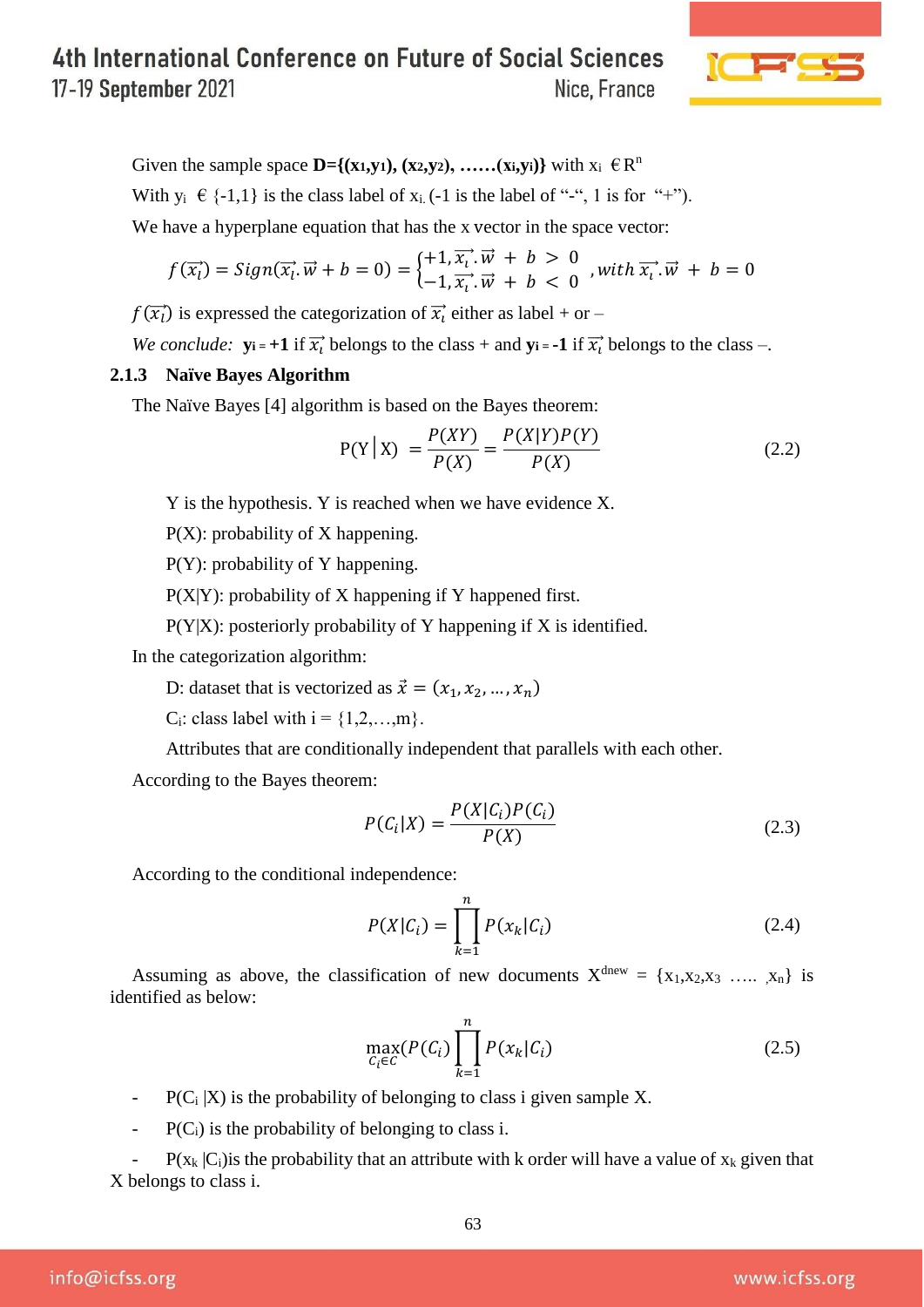4th International Conference on Future of Social Sciences

17-19 September 2021

Nice, France



## **Algorithm:**

Step 1: Data training and compute  $P(C_i)$  and  $P(x_k | C_i)$ 

Step 2: Classify  $X^{new} = (x_1, x_2, \ldots, x_n)$ , compute the probability of each classification given X<sup>new</sup>. X<sup>new</sup> is assigned to the class with the highest probability based on the formula.

$$
\max_{C_i \in \mathcal{C}} \left( P(C_i) \prod_{k=1}^n P(x_k | C_i) \right) \tag{2.6}
$$

#### **2.1.4 Weka**

Weka [5] is a data mining software that is researched and developed by Waikato University, New Zealand. It includes a collection of algorithms that helps with data mining. Algorithms might be applied directly into the data or provide an API that can be called forth with Java.

Weka has these main functions:

- A diverse tool to change, analyze, algorithmic and review data.
- User-friendly interface.
- An environment to compare algorithms

Environment:

- Simple SLI: simple interface to run Command Line commands.
- Explorer: graphic interface to do data mining.
- Experimenter: an environment to experiment and run statistics of machine models.
- Knowledge Flow: a drag and drop environment to execute the steps of the experiment.

#### **2.1.5 Social Media Spread**

Social media spread is the transference of information between one user to the next. The information could be status posts, news, or advertisements that companies aim at consumers.

#### **2.1.6 Facebook Social Media**

Right now, Facebook is using the Edge rank [6] algorithm to spread data.

$$
\sum_{edges\ e} u_e \, w_e d_e \tag{2.7}
$$

In the 2.7 formula:

- $\cdot$   $u_e$ : is measured through the relationship that you have with users that created the "Edge".
- $\cdot$   $w_e$ : these are the factors that you can easily exploit in the EdgeRank algorithm. There are 2 types of Weight: first is post (Photo, video, link, text, text + link + photo, ...), two is interaction (share, comment, like).
- $d_e$ : is the factor that determines the likelihood of your content appearing on the newsfeed.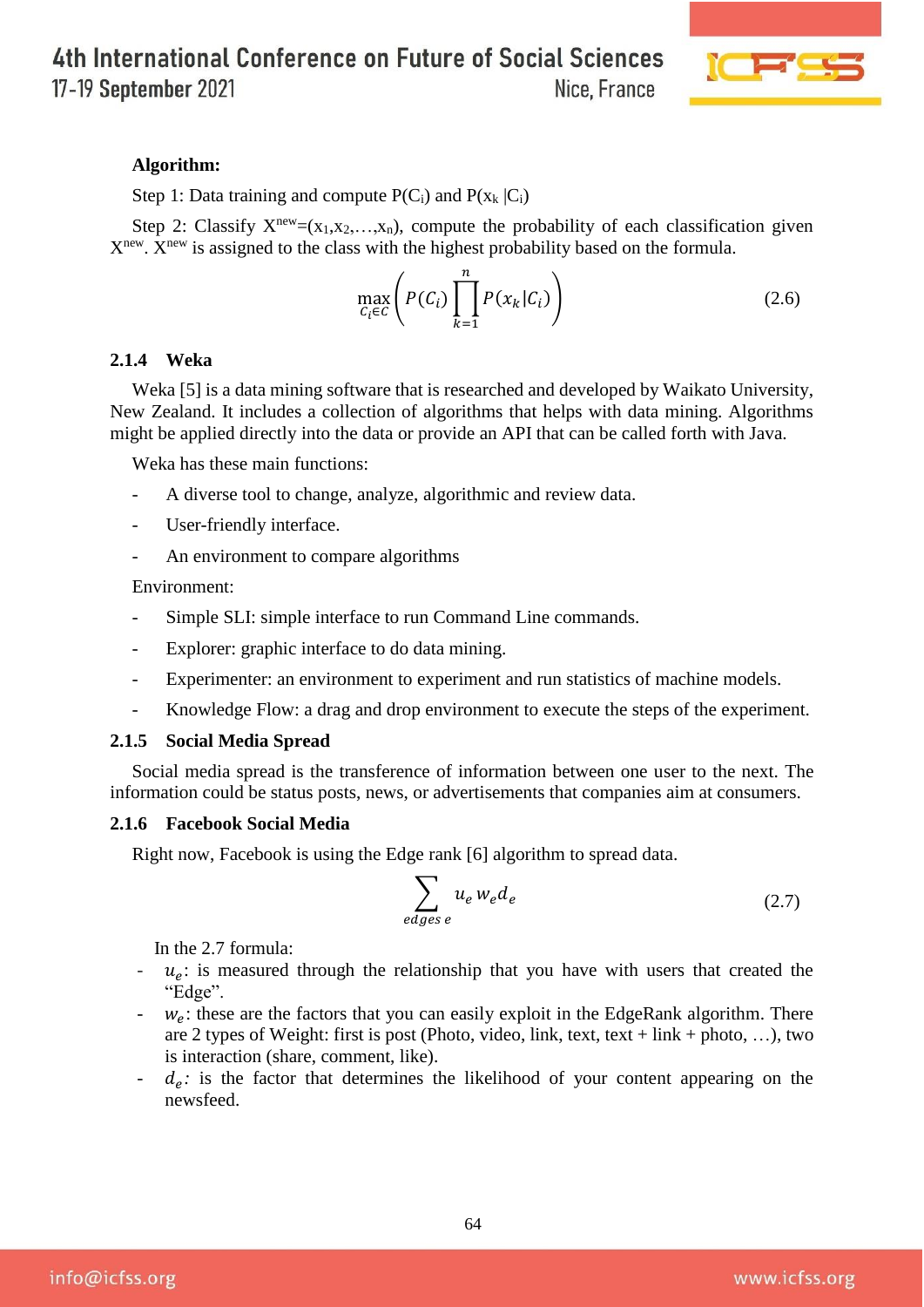

# **2.1.7 Enron Email**

Enron Email network has a specific structure that is used to exchange emails between users in the system. This exchange is executed through a number of actions: reply, reply all, send, cc, bcc, forward.

Once an email is sent then there are multiple actions you can take with that email: forward, cc, bcc, reply, reply all. In this situation, the spread in real-time is determined by the time at which these actions are taken.

Here are the steps to determine the time it takes to spread an email.

```
Step 1: 
    Initialize listEmail
 Initialize listNode
Step 2:
 listEmail \leftarrow Split input data to individual emails
Step 3:
 For i = listEmail.length - 1 \rightarrow 0 do
        Initialize count as number, t as datetime parameter
        Initialize node list: listTo, listCC, listBcc
        listTo \leftarrow Separate recipients (to)
        listCC \leftarrow Separate recipients (cc)
        listBcc \leftarrow Separate recipients (bcc)
        t \leftarrow sending datetime
        listChildren.add(listTo)
        listChildren.add(listCC)
        listChildren.add(listBcc)
           For j = 0 \implies listChildren.length -1 do
                count ++
        Initialize node = (count, t)listNode.add(node) 
Step 4:
```
Plot the propagation graph over time with listNode as input parameter

## **2.2 Analyze and design the system**

## **2.2.1 Database of the system**

Software uses the Enron Email network. A diagram of the Enron Email network is demonstrated in figure 3 Enron Email Database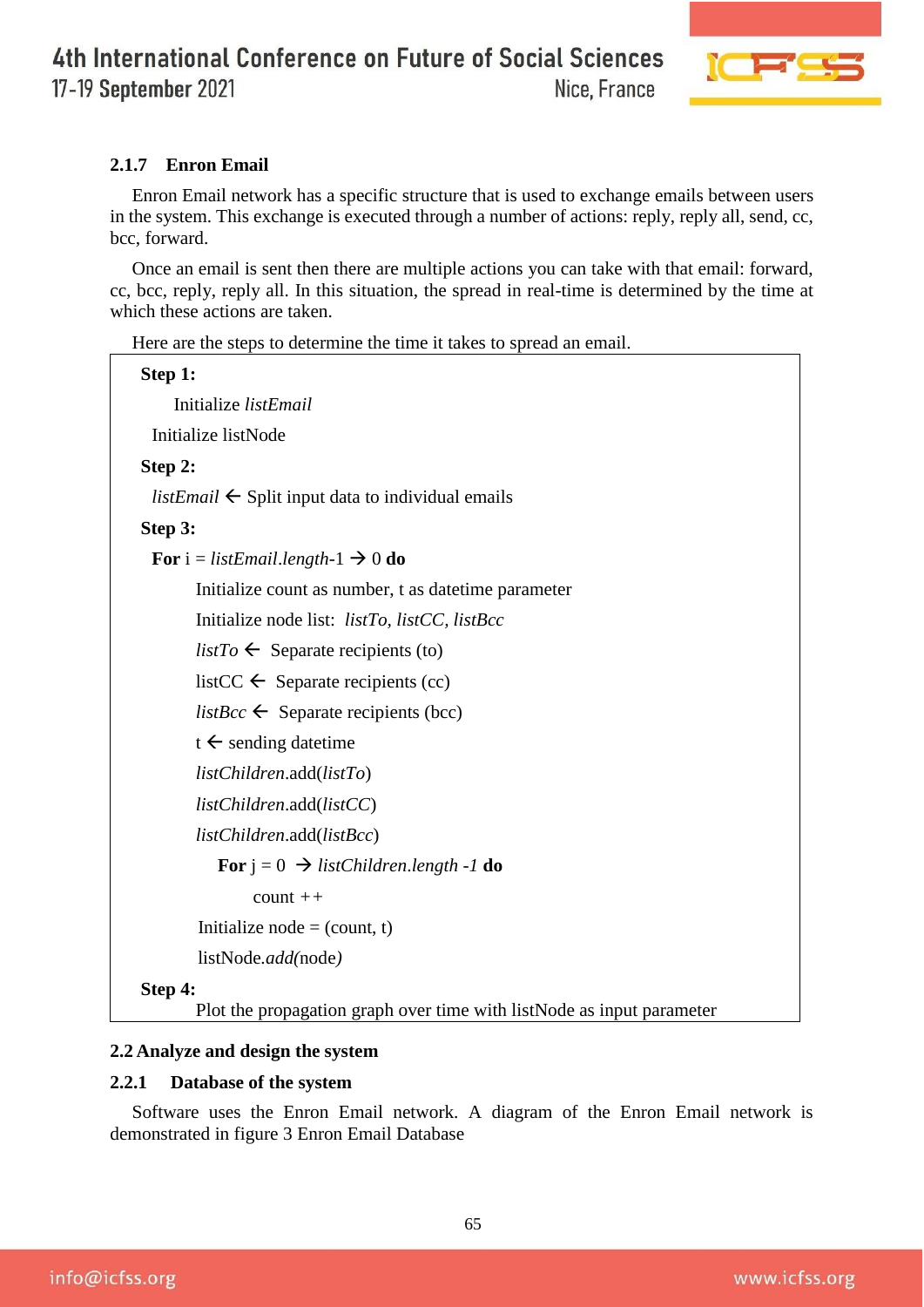

- − Elaboration on the connection between **Message – Recipientinfo:** Each message can be sent to many people by using different types of: cc, bcc, to. The **Recipientinfo** table has the ID of the message table.
- − Elaboration on the connection between **Message – Referenceinfo:** Each message when getting sent to many people can be forward or reply, reply all. Besides the content of the message that the user wants to forward, reply, reply all, the email also includes the content of the previous message. The table **Referenceinfo** includes the ID of the table message.





## **2.2.2 Model of objects**

The system is analyzed to be object-oriented (ORM - Object Relation Mapping). To assist with the task of data tracing, the mapping mechanism is expressed as follows:

With every data table, the system will create a corresponding Class.

With every attribute of the table system, the system will create a corresponding attribute with the appropriate storage data type.

- With every data line, the system will create an object from a Class.
- With the data table that has a foreign key, the system will create a Collection to store.



## **2.2.3 System model**

3. The steps to execute the system in Figure 5: Run LDA on the dataset Enron Email. Run LDA on the dataset that is used for training. Label them and find the implicit topics of each email. Determine negative intent and the spread (of both recipient and sender). Determine the spread through time.

4. We end the process of running the LDA on the input dataset and based on the model-final.theta document, we can determine: words that belong in topics and their corresponding probability. One email belongs to topics and corresponding probability.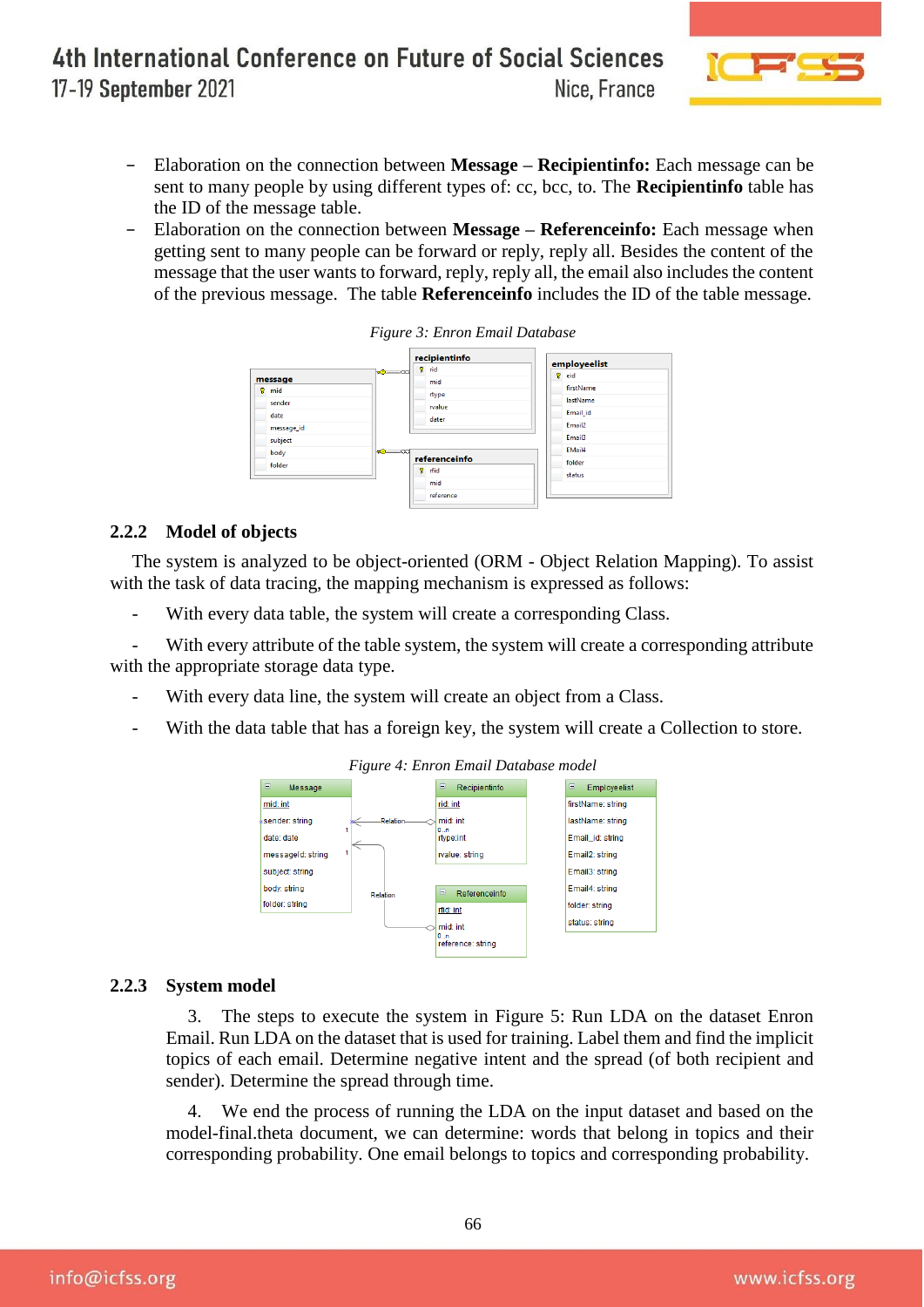4th International Conference on Future of Social Sciences

17-19 September 2021

Nice, France





# **2.3 Label the topic and find the implicit theme of each email**

The purpose of the labelling is to find the topic (topic of analysis) that fits with the topic that is in training. We will combine the index of Jaccard, Cosine, Overlap, Mutual, Dice and Tanimoto to label. *Output result of this step: determine the topic in section B corresponding to which topic in section A.*

| <b>TopicId</b> | TopicName          | Keyword                                                               |
|----------------|--------------------|-----------------------------------------------------------------------|
| 1              | Topic 1            | couple 0.004447955671955152#pop 0.003906841843250146#lot 0.0037       |
| $\overline{2}$ | Topic <sub>2</sub> | witter   0.003349455192350456#mr   0.003349455192350456#series   0.00 |
| 3              | Topic 3            | #culture   0.004509571335078534#funding   0.004305055628272251#indu   |
| 4              | Topic <sub>4</sub> | 3069#work 0.005330067219956023#thing 0.005277837261896679#thin        |
| 5              | Topic 5            | 4#work 0.006086485219582221#photograph 0.0060132423168195#janu        |
| 6              | Topic <sub>6</sub> | 13145598565#show   0.0035106569051248098#published   0.00351065690    |
| 7              | Topic <sub>7</sub> | 070351503#eyes 0.0034689332070351503#find 0.0032129233762576486       |
| 8              | Topic <sub>8</sub> | 58305#funny   0.0043781584718558305#bit   0.004298700060388393#joke   |
| 9              | Topic <sub>9</sub> | 4550752#twitter   0.004995991474550752#royal   0.004995991474550752#  |
| 10             | Topic 10           | 775#women   0.003285720322866923#american   0.003285720322866923      |

After finishing this algorithm, we can find the corresponding topic.

| <b>Topic Id</b> | TopicName  | TopicName          | TopicName  |  |
|-----------------|------------|--------------------|------------|--|
|                 |            | Topic 1            | technology |  |
|                 | culture    | Topic <sub>2</sub> | technology |  |
| 2               | economics  | Topic <sub>3</sub> | politics   |  |
|                 |            | Topic <sub>4</sub> | technology |  |
| 3               | lifestyle  | Topic <sub>5</sub> | technology |  |
|                 |            | Topic <sub>6</sub> | society    |  |
| 4               | politics   | Topic <sub>7</sub> | society    |  |
| 5               | society    | Topic <sub>8</sub> | technology |  |
|                 |            | Topic <sub>9</sub> | technology |  |
| 6               | technology | Topic 10           | society    |  |

| Table 2: List of topics (left) and Identify topic (right) |  |  |
|-----------------------------------------------------------|--|--|
|                                                           |  |  |

## **2.4 Find implicit topic**

The purpose of this step is to determine which email (on the trial dataset) corresponding to which topics (the list of topics that is in training). Input data is the LDA result and labelling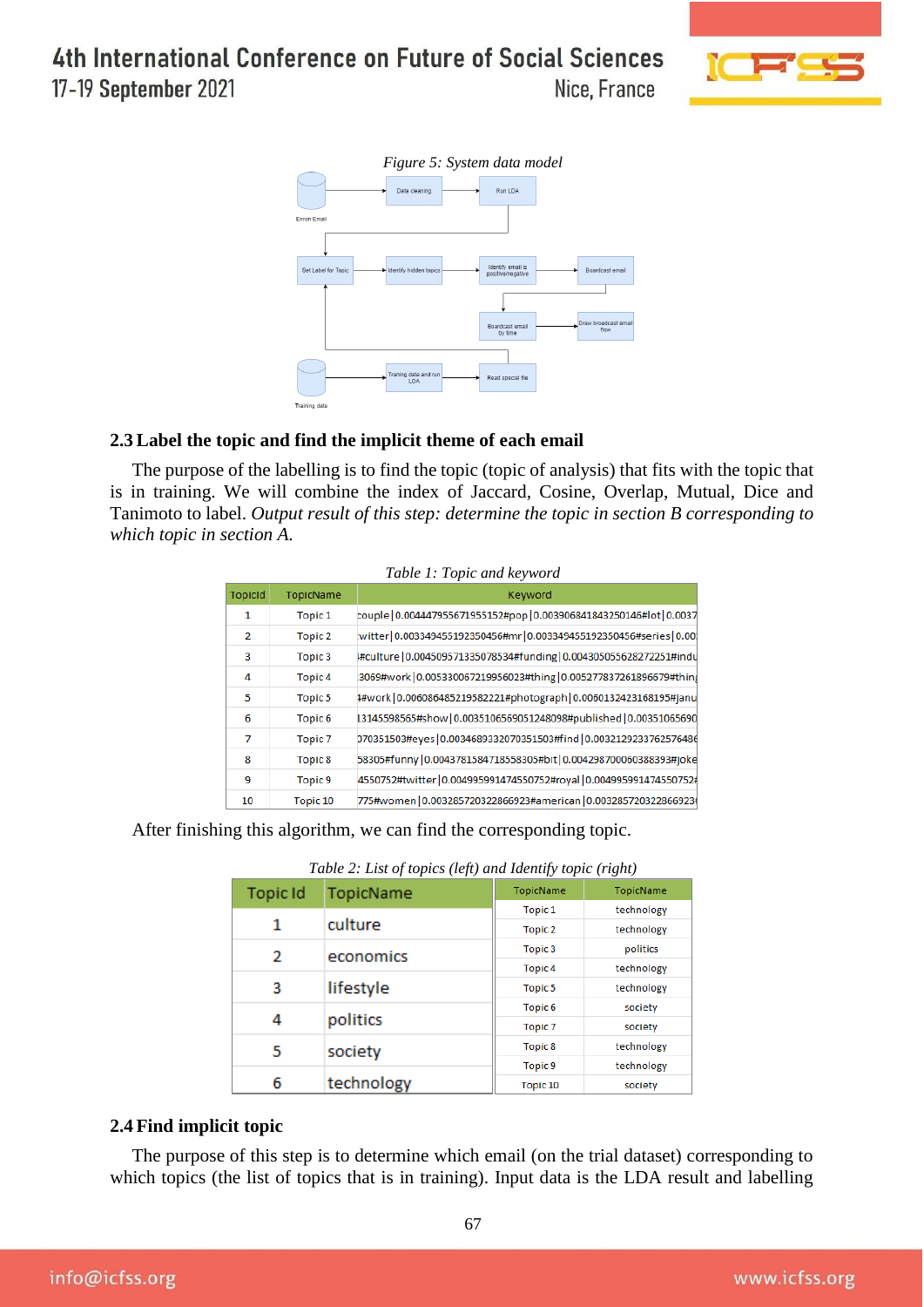

result. Output is successfully determining the main topic of each email. Pinpoint the probability of each email matches with a corresponding topic (topic of analysis). The one with the highest probability will be the main topic. After that, we can determine the topic (topic of analysis) matches with what topic (of training). We can determine an email that has which topic (training) based on transitive attributes.

Example: When an email has a probability, it will correspond with 10 topics that are in training when we run LDA to analyze our data.

| 0.075 |  |  |  |  |  | $0.025$   $0.025$   $0.025$   $0.025$   $0.075$   $0.425$   $0.025$   $0.025$ |  |  | 0.275 |
|-------|--|--|--|--|--|-------------------------------------------------------------------------------|--|--|-------|
|-------|--|--|--|--|--|-------------------------------------------------------------------------------|--|--|-------|

At this step, we will pick an email that is of **topic 7**. From that result, we can conclude that this email is about the topic **society.**

#### **2.5 Determine negative message**

To determine if a message is negative, we use the API that is given by WEKA. Input data will be the training dataset and the email dataset. Output result will be an email will either be flagged good or bad.



In the above picture, the training dataset and the Enron email data set are inputted into Weka. Weka will export the result that each email in the Enron email data set will either be positive or negative.

The training dataset that is put into training is collected from:

- http://www.newsnow.co.uk
- http://positivenews.org.uk

Finishing this step, we can determine whether an email is good or bad and its corresponding probability.

#### **2.6 Determine the spread**

Determining the spread is finding the first person who spread it, how many people has it reached, and who is continuing spreading it. In this part, we will trace the first spreader of the email. The input data will be the email list, and it will be trained. The output result will be the contagion model (based on spreaders) of each email. With the structure of the social media Enron Email, we can easily determine how the flow of information moves based on the history of an email.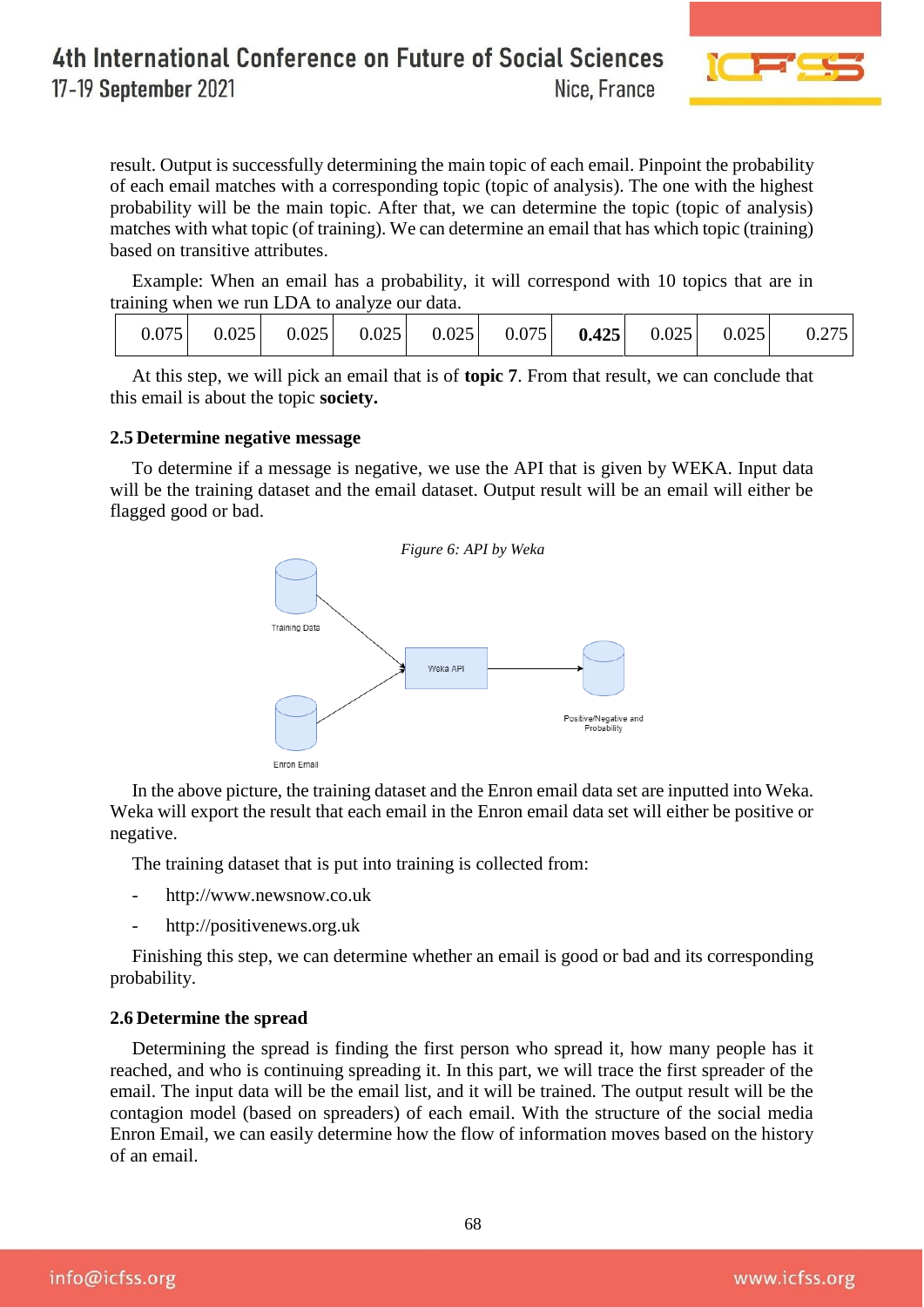

*Figure 7: Contagion model (left) and Spread throughout time (right)*



#### **2.7 Determine spread through time**

Determining the spread through time is determining, in a timeframe, how many people receive one email.

Example:

- At 6pm, A sends B and C an email
- At 7pm, B forwards to A, C, D

The above information will be expressed through the figure 10 (right).

#### **2.8 Result**



The Enron Email dataset is the email dataset that is used for the CALO project. This dataset consists of 150 users and 517,431 emails. It is published by the Federal Energy Regulatory Commission. After that, Leslie Kaelbling has bought this dataset. After that, Jitech Shetty and Jafar Abidi cleaned up the data and converted them into MySQL. Running LDA on the Enron Email dataset. After finishing this step, we will have collected the collection of words that matched with each topic. We also determine the probability of an email belonging to a specific topic. After that, we run the LDA on the training dataset. At this step, we will do machine learning on 6 topics: Culture, Economics, Lifestyle, Politics, Society, Technology.

Read the unique document corresponding to each topic. The document consists of the unique meaning for a topic. Figure 12 (right) Determine the negative topic

Label each topic. At this step, we will use the Jaccard, Cosine, Overlap, Mutual, Dice and Tanimoto index to determine the topic (out of a list of topics of analysis) that corresponds with the topics that are picked for training.

info@icfss.org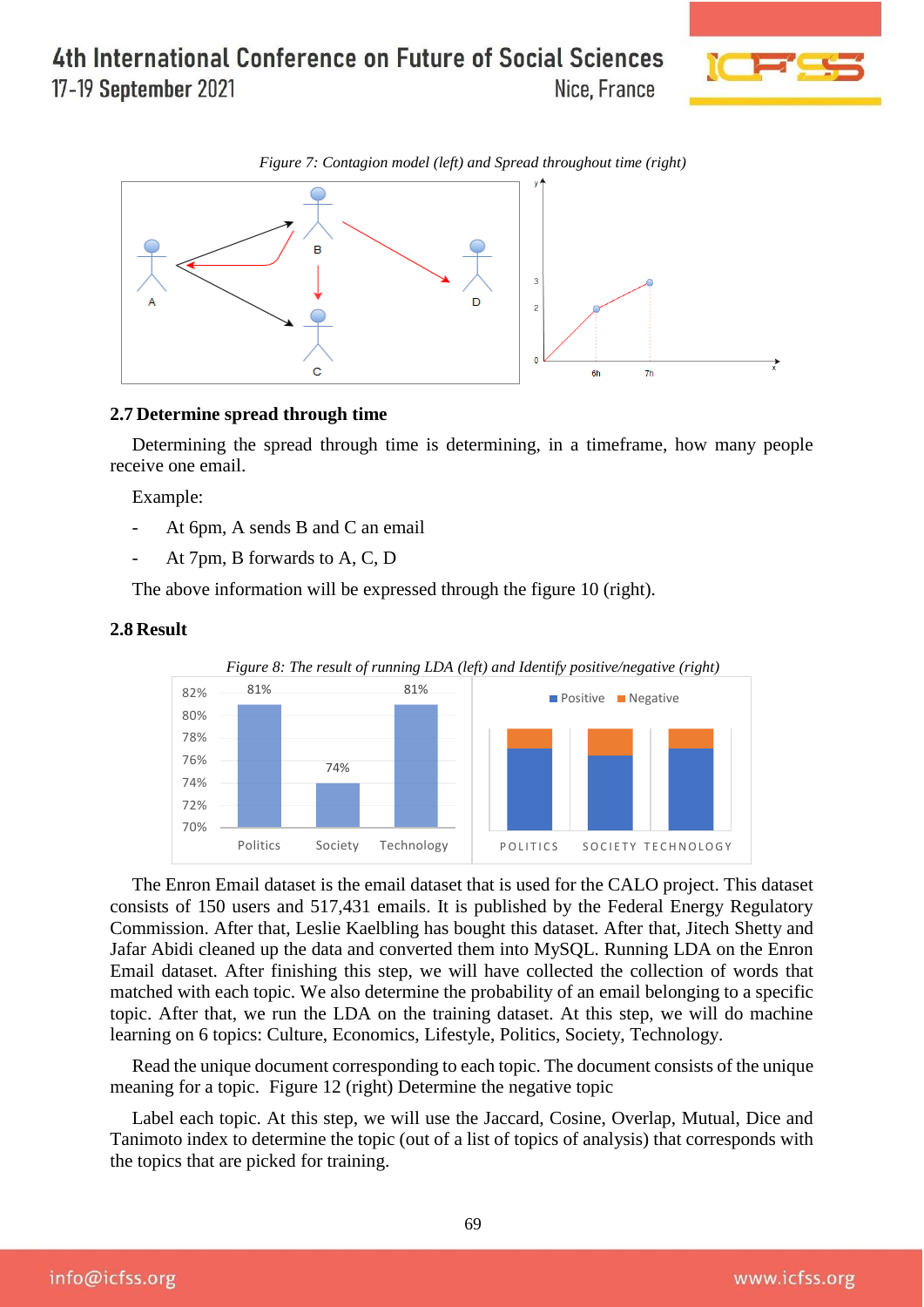

| Mid | Content                                                                           | <b>Topic</b> | Probability |
|-----|-----------------------------------------------------------------------------------|--------------|-------------|
| 79  | Bob, I m able to open the document. Here it is again. Do you need  Technology     |              | 0.3         |
| 842 | Robert,Per the email below, access granted to ERMS and TAGG. Pl Politics          |              | 0.40625     |
| 845 | Monaco.Whats up with you? Great SuperBowl. I hate the Rams. so  Politics          |              | 0.5740741   |
| 851 | Kevin, Here are the rates that we came up with. Please keep in min Society        |              | 0.5         |
| 852 | Kevin, Thanks for the clarification. Can you tell me if the following as Society  |              | 0.6333333   |
| 855 | Kevin:Per you request I left a phone message on 5/7/01 covering th Technology     |              | 0.28846154  |
| 869 | Kevin, Dean McCallister said he would be the point for this project. Y Society    |              | 0.5416667   |
| 870 | All, please see message below. James already has this in a datab Technology       |              | 0.43939394  |
| 875 | Co. 0366 E.002780 - Alaska Pipeline Project has been set up to cap Society        |              | 0.36666667  |
| 881 | Eric, FYI--One of the lowa congresswomen told us BP was out in her Society        |              | 0.375       |
| 886 | Bill, It sounds like we should proceed with separate meetings and th Technology   |              | 0.3482143   |
| 888 | Scott, I received your attached letter reflecting your "out-of-scope" exp Society |              | 0.41489363  |
| 889 | Gentlemen, this is the cost estimate I was trying to send you previou Society     |              | 0.40625     |
| 891 | No. Because of the problems that occurred with the swing loads, w Society         |              | 0.3125      |
| 892 | Eric. There are a multitude of cases run on this project over time and Society    |              | 040384614   |
| 893 | Ron, Thanks for the note. Several comments/questions-It is not nec Society        |              | 0.33673468  |
| 902 | Not sure why they just sent it to me. At any rate, here is the estimate Politics  |              | 0.25        |
| 908 | Eric.What we have done was use meteorological data from the inter Society         |              | 0.31976745  |
| 910 | Station 1 on TW is about 30 miles east of Kingman, Arizona and is                 | Society      | 0.29545453  |
| 915 | Kevin Howard is the best contact on item 1. wrt item 2, will APS prov Technology  |              | 0.45833334  |
| 916 | The points listed below are not currently active on any IT of FT contra Society   |              | 0.2777778   |
| 920 | FYI--Meant to include you in the original distribution. Thought you mTechnology   |              | 0.30952382  |
| 929 | KevinAs we discussed today, since we don't know anymore today th Society          |              | 0.25        |
| 934 | Kevin:Sorry it has taken so long to get back to you on this. I have be Technology |              | 0.64285713  |
| 939 | Kevin, That is the scenario where we installed all 36" pipe and adde Society      |              | 0.45652175  |

#### **2.9 Diagram of data statistics**

*Figure 9: Diagram of topics demonstrated as statistics (left) and Statistical diagram of negative and positive* 



Data that consists of over more than 1000 emails is run and trained.

- 17% is about politics. With 81% positive and 19% negative.
- 30% is about society. With 74% positive and 26% negative.
- 53% is about technology. With 81% positive and 19% negative

The speed of the program: The input dataset consists of 1000 emails used for training and a training dataset that consists of 6 topics with 300 news for each topic. The program takes around 15 - 20 minutes. The bulk of the time is spent in data training. After we have the result, we can store it and the next time we run the program, it will only take 1 minute for 1000 emails.

## **5. Conclusion**

The purpose of this scientific journal is to research the attributes of the models: LDA, Support Vector Machine (SVM), Naïve Bayes and Weka in determining if news is negative or positive. We also research about the structure and mechanism of social media.

From this research, the group wants to create an experimental system that aids in the categorization and control of information flow on social media and network environment of

info@icfss.org